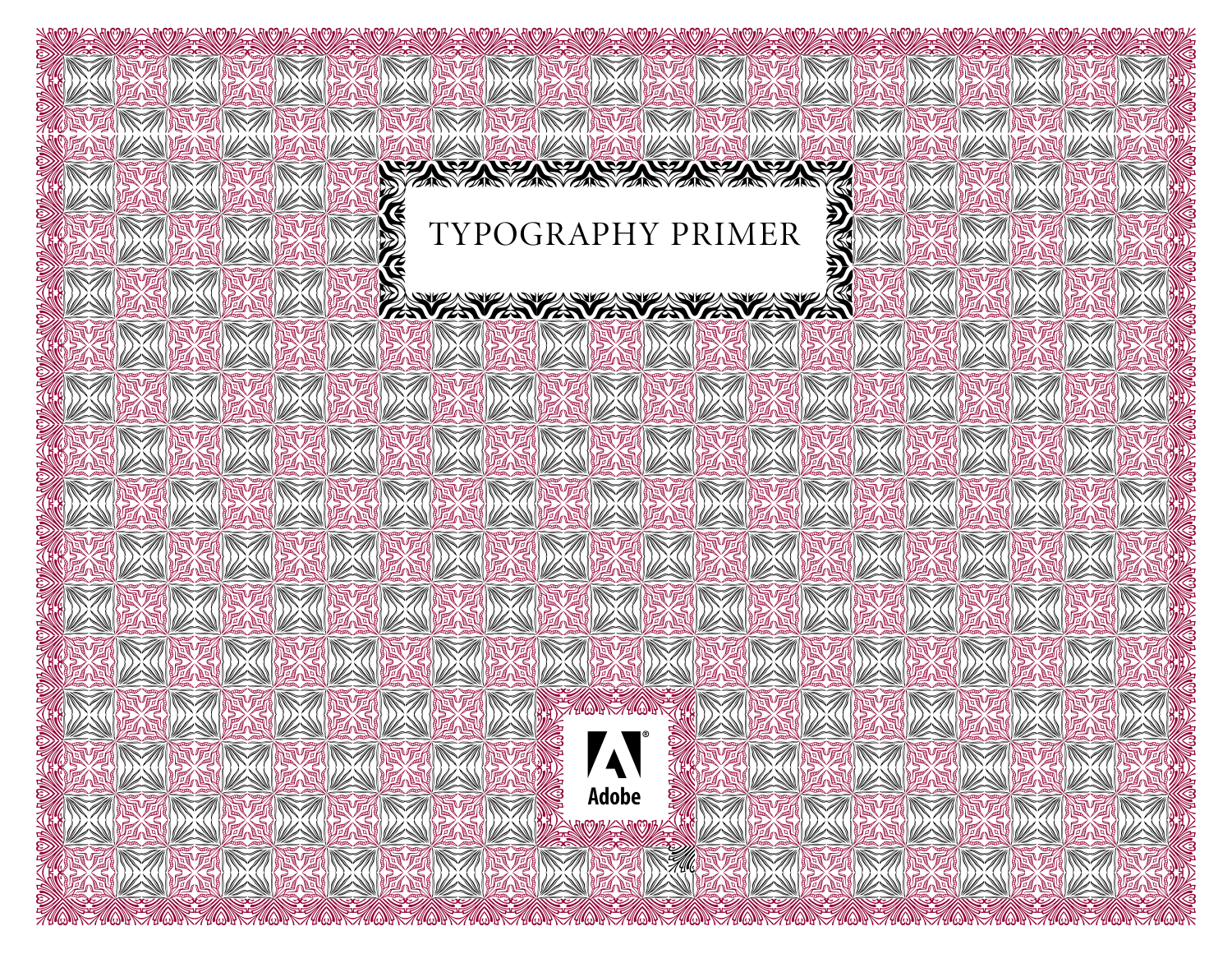### TYPOGRAPHY PRIMER

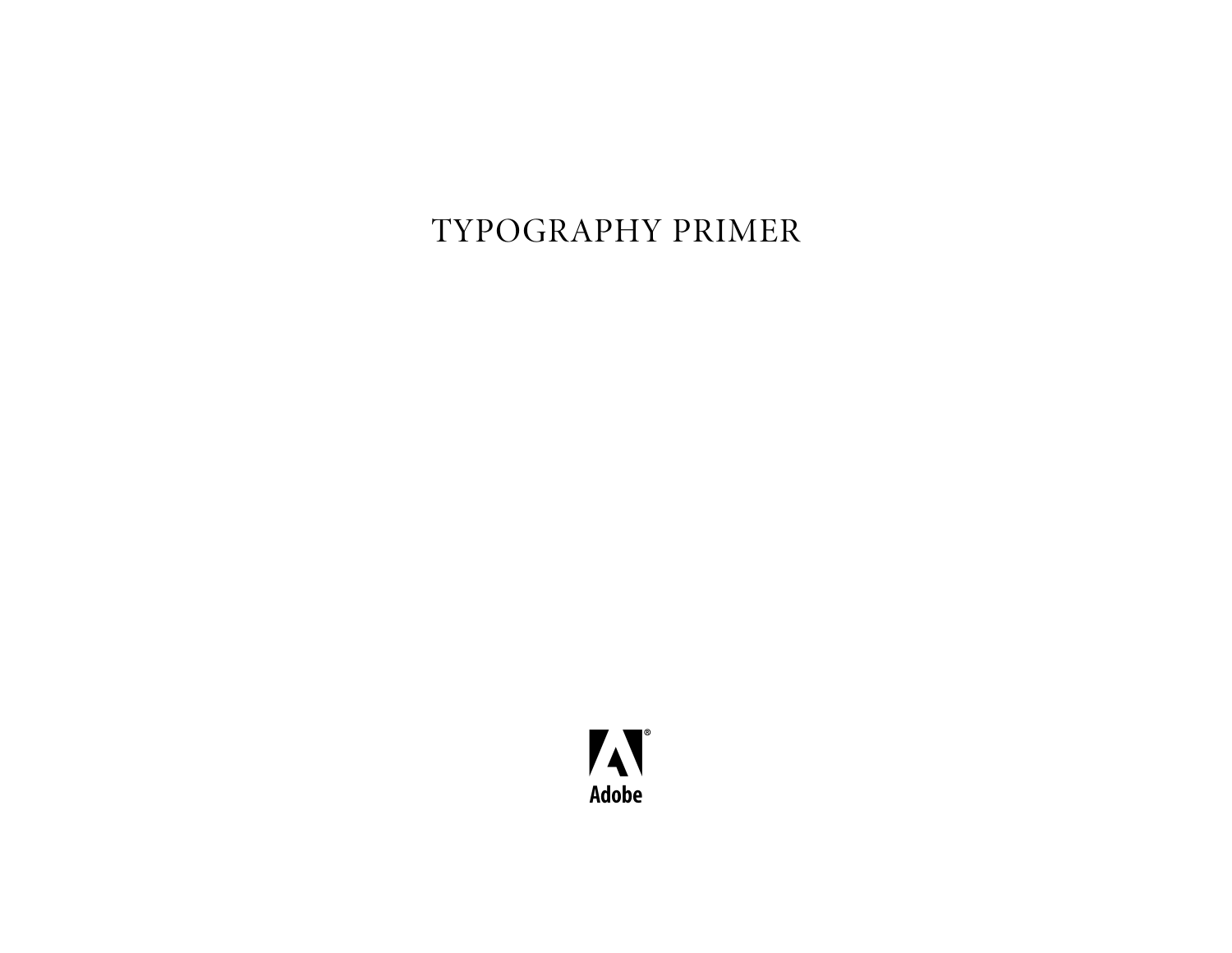### **What's in a Letter**

Every serious subject has a language of its own. Typography is no exception. The following diagram shows a few terms used to talk about letterforms. Many more appear in the Glossary of Typographic Terms at the end of this document. These terms let you discuss type like an expert.



### **Serif and Sans Serif**

The serif, or cross-line at the end of a stroke, probably dates from early Rome. Father Edward Catich proposed in his seminal work, *The Origin of the Serif*, that the serif is an artifact of brushing letters onto stone before cutting them. Serif types are useful in text because the serifs help distinguish individual letters and provide continuity for the reader's eye.

Serifs come in many styles. Compare the tapered serifs of Kepler® to the slab serifs of Chaparral® and the wedge serifs of Warnock.™

## Kepler Chaparral Warnock

Typefaces without serifs are called sans serif (sans is French for without) designs. The first sans serif type design is credited to William Caslon in England in 1816. Sans serif designs are also sometimes referred to as gothic or grotesque designs.

## Myriad® Cronos® Ocean Sans™

### **x-height**

Traditionally, x-height is the height of the lower case letter **x**. It affects the feel of a typeface, how many characters fit on a line, and depending on how the type is set, how easily your text can be read. At very small point sizes, a font with a larger x-height is easier to read, everything else being equal. Compare the following examples of Adobe Jenson,™ Utopia, ® and Minion, ® all at a point size of 10:

You can't really talk about type without talking about x-height. Simply put, x-height is the height of the lowercase letters, excluding the ascenders and descenders. Unlike point size, x-height is not a unit of measurement. Rather, it's a proportional description of the lowercase letters. A typeface with a large x-height simply means the lowercase letters are proportionally large in relation to the ascenders and descenders.

Adobe Jenson 10-point type / 13-point leading (10 /13)

You can't really talk about type without talking about x-height. Simply put, x-height is the height of the lower-case letters, excluding the ascenders and descenders. Unlike point size, x-height is not a unit of measurement. Rather, it's a proportional description of the lowercase letters. A typeface with a large x-height simply means the lowercase letters are proportionally large in relation to the ascenders and descenders.

#### Utopia 10 /13

You can't really talk about type without talking about x-height. Simply put, x-height is the height of the lowercase letters, excluding the ascenders and descenders. Unlike point size, x-height is not a unit of measurement. Rather, it's a proportional description of the lowercase letters. A typeface with a large x-height simply means the lowercase letters are proportionally large in relation to the ascenders and descenders.

Minion 10 /13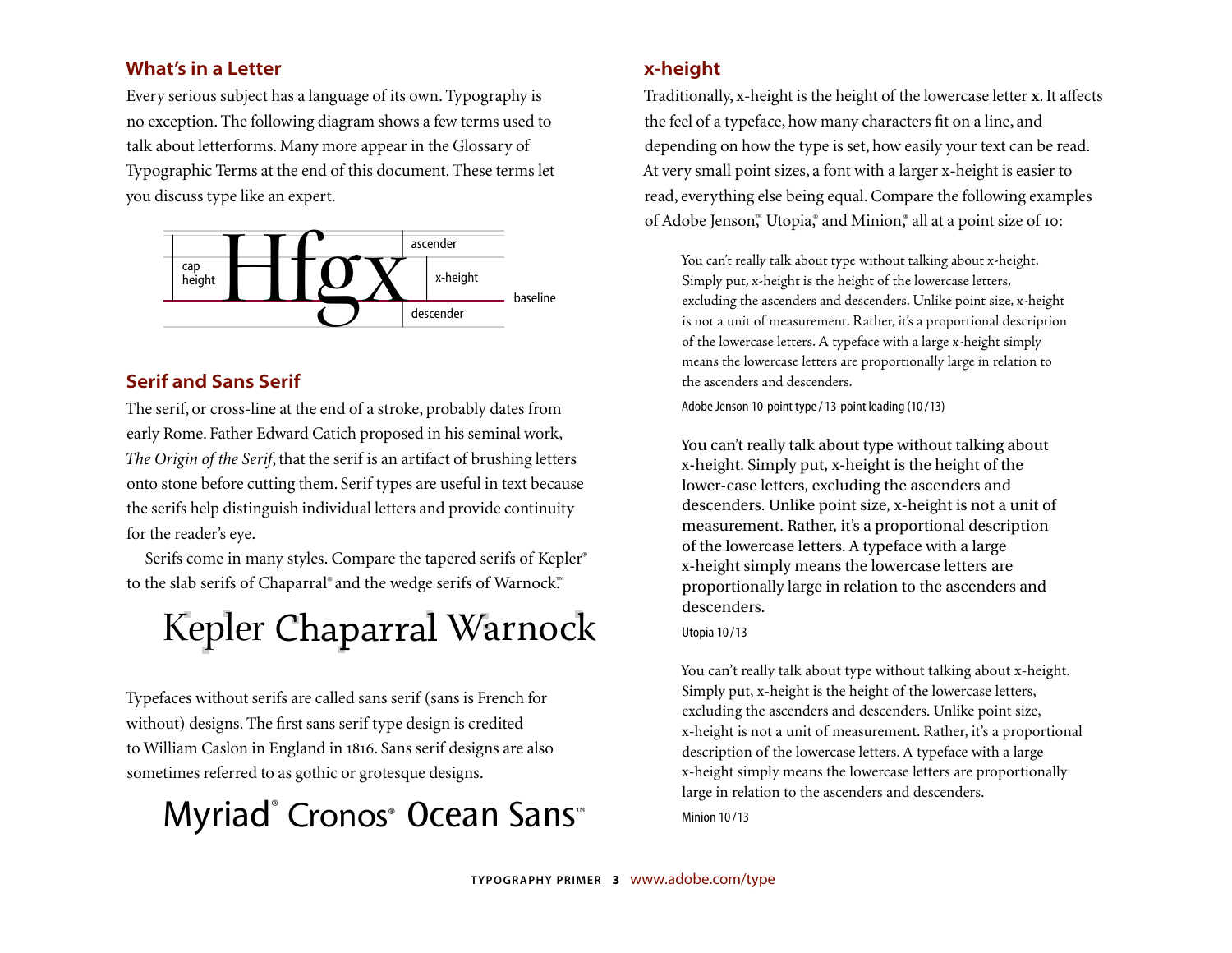### **Measuring Type**

To understand how type works, you must know how it is measured. Basically, typefaces are measured in two ways: height and width.

#### Type Height

In earlier times when type was cast in metal, it was sold in discrete sizes that were measured in points. Today's digital fonts can be enlarged or reduced by simply selecting, or specifying, a point size.

Originally, the term point size referred to the height of the metal body that held the characters. This was slightly larger than the distance from the highest to the lowest feature in the design.

A traditional point is approximately  $1/72$  of an inch or .01384 inch. With the advent of desktop publishing, the point became exactly <sup>1</sup>/72 of an inch. Picas are another unit of measurement used for type; one pica equals 12 points, and six picas equal an inch.

This method of measuring is still used for digital type. Typefaces that have very long ascenders and descenders look smaller than other typefaces when both are printed at the same point size. This incongruity is illustrated below.

26pt Postino® 26 *oint Bickham Scrip* ®

### Type Width

In addition to height, a typeface is commonly identified by its width. The width of a typeface is often expressed in the font's style name, such as condensed or extended. Other expressions of width include compressed, expanded, and wide.

### Jimbo® Regular Condensed Jimbo Reg Extended

### **Variations on a Theme**

A type family generally contains three variations on the regular face: italic, bold, and bold italic. However, many families have been designed to include variation in weight from ultra light to ultra black; variation in width from condensed to extended; multiple character sets, such as small capitals, titling capitals, swash capitals, oldstyle figures, alternates; and more.

This variety enables you to achieve just the look you want and allows for a good deal of flexibility. For example, it is often necessary to make a given amount of type fit into a predetermined amount of space on the page. When space is an issue, a condensed or extended version of a typeface can be a real lifesaver!

| Times*             | Adobe Garamond®         |
|--------------------|-------------------------|
| Roman              | Regular                 |
| <i>Italic</i>      | Italic                  |
| <b>Bold</b>        | Semibold                |
| <b>Bold Italic</b> | Semibold Italic         |
|                    | Bold                    |
|                    | <b>Bold Italic</b>      |
|                    | Swash Capitals          |
|                    | <b>SMALL CAPITALS</b>   |
|                    | <b>TITLING CAPITALS</b> |
|                    | 1234567890              |
|                    | $\cos$                  |
|                    |                         |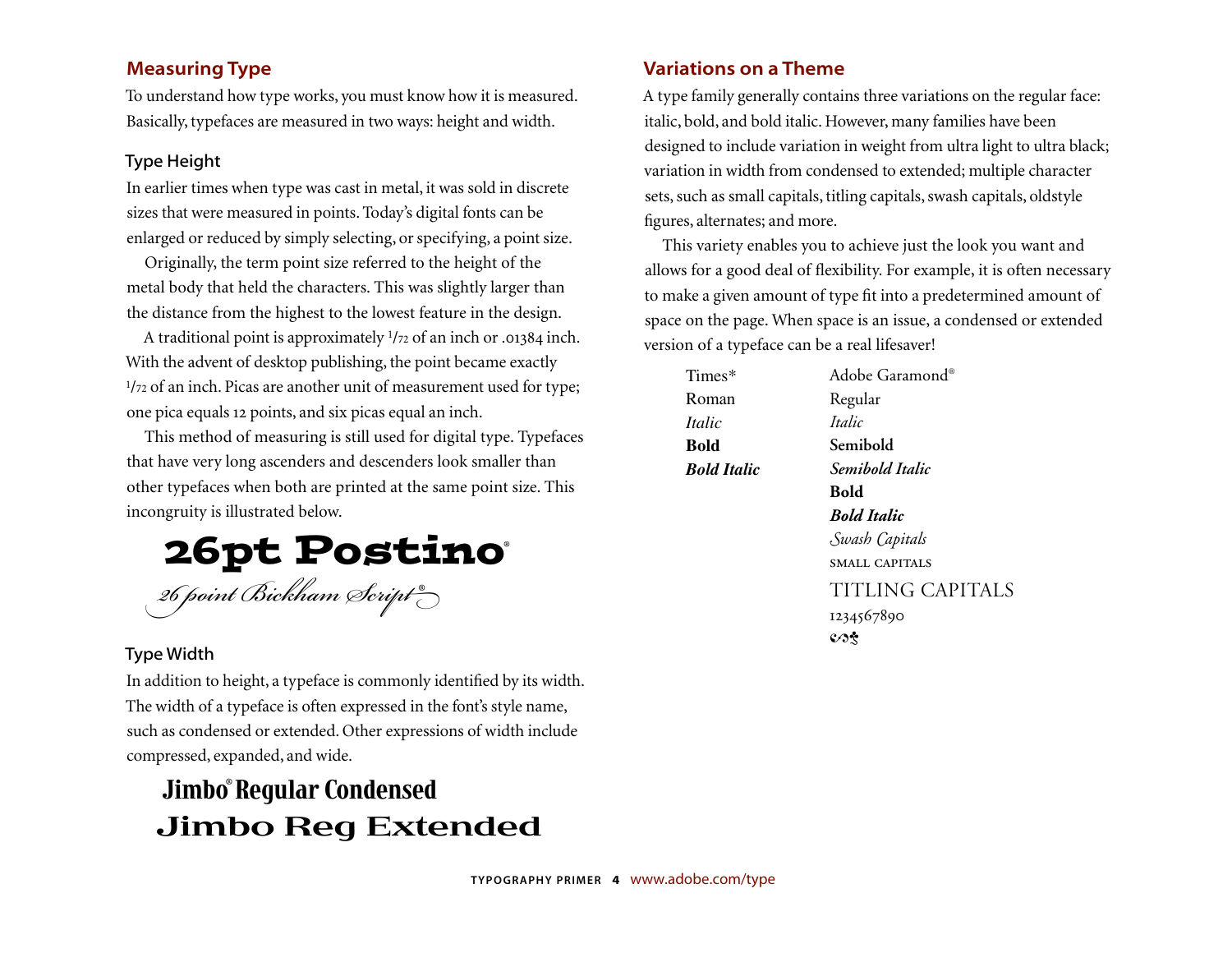### **Spacing**

Type is defined by the space around it, whether between letters, words, or lines.

#### Monospaced versus Proportional

Fonts on typewriters were usually monospaced (also known as fixed pitch). Monospaced means that each character, whether it's an **i** or an **m**, takes up the same amount of space. Monospaced digital fonts, such as Courier, work well when a mechanical typewriter look is desired or in cases where characters should line up vertically.

### monospaced (im) proportionally spaced (im)

Today, most of the digital type used on computers is designed to be proportionally spaced. With proportional spacing, each letter is given just the amount of space it needs to look right and be most legible. Using a proportional font, you can fit much more text on a page than using a monospaced font while at the same time making the text easier to read.

#### Line Length

As lines of text get long, it can be difficult for the reader to move from the end of one line to the beginning of the next. On the other hand, short line lengths break up the text and interrupt the reader. The ideal line length depends on the design of the typeface, type size, line spacing, and length of the copy. Generally, a line should have 55 to 60 characters, or 9 to 10 words, for optimal readability.

#### Leading

Leading is the vertical distance between lines of type and is measured in points. During the days of metal type, printers inserted extra strips of lead between long lines of text to make them easier to read. This procedure gave rise to the term leading (pronounced ledding). Leading is measured from the baseline of one line of text to the baseline of the next line of text. Most word processing and page layout applications let you adjust the leading in your documents. Experiment with this feature to see how it affects legibility.

Too much leading causes the eye to jump from line

to line and is disruptive to reading. Too little leading

creates dark, uninviting color that may cause the eye

to skip a line when scanning to find the next one. 11-point type / 24-point leading (11 / 24)

Too little leading creates dark, uninviting color that may cause the eye to skip a line when scanning to find the next one. Too much leading causes the eye to jump from line to line and is disruptive to reading. 11 / 11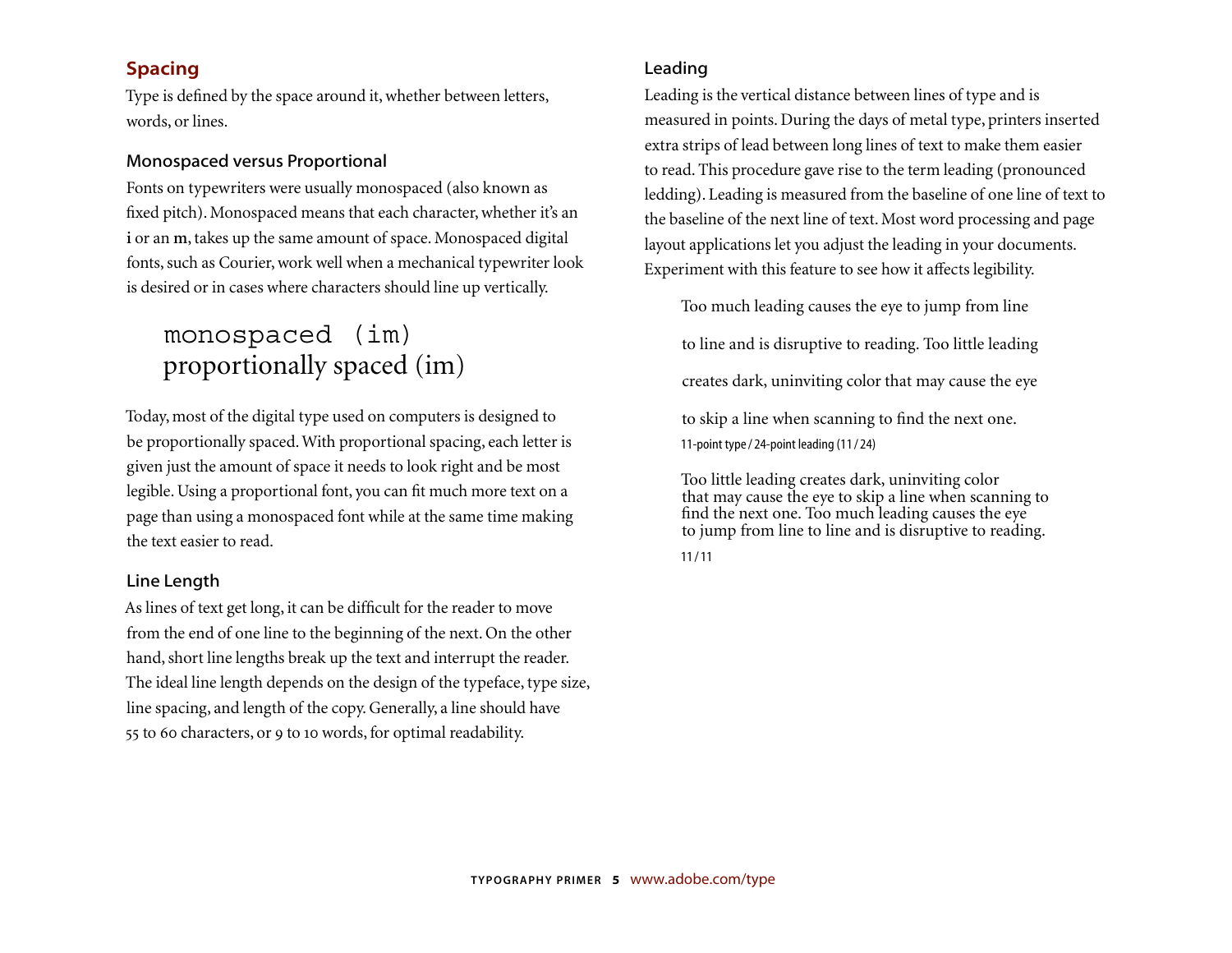### Word and Letter Spacing

You can also adjust word and letter spacing to improve legibility. Although typefaces are designed with the correct spacing between characters for general use, special situations can result in the type looking crowded or too loose. For example, words printed in all UPPERCASE tend to look too tight because the designer assumed that uppercase and lowercase letters would be mixed. If your application allows you to adjust letter spacing, you should add a small amount of letter space to words printed in all uppercase.

### LETTERSPACE LETTERSPACE

Some letter combinations, particularly in words set in capitals, result in awkward spacing unless they are kerned. Kerning is the adjustment of space between pairs of letters. Kerning is especially important at large point sizes. As the characters are enlarged, so is the space between them.

## AVOID AVOID Task Toolkit 118 Task Toolkit 118

Word spacing, the space between words, should be constant in flush left, flush right, or centered text. However, for justified text, word spacing varies from line to line to keep margins even.

To aid readability, it's important to keep word spacing as consistent as possible—even if it means hyphenating words. Tight word spacing lets you place more text on the page, but can make it difficult to distinguish words from each other. Loose word spacing fills up a page with a small amount of text, but the text becomes harder to read as the words begin to look disconnected.

When you justify a column of type, never allow letterspacing to vary. Each letter is designed with just the amount of space it needs to look right and be most legible. Watch that word spaces don't create awkward gaps or rivers. They are disruptive to comfortable reading. Choose a column width, typeface, and point size that work to enhance readbility. Uneven word spacing

When you justify a column of type, never allow letterspacing to vary. Each letter is designed with just the amount of space it needs to look right and be most legible. Watch that word spaces don't create awkward gaps or rivers. They are disruptive to comfortable reading. Choose a column width, typeface, and point size that work to enhance readbility.

More consistent word spacing, better typographic color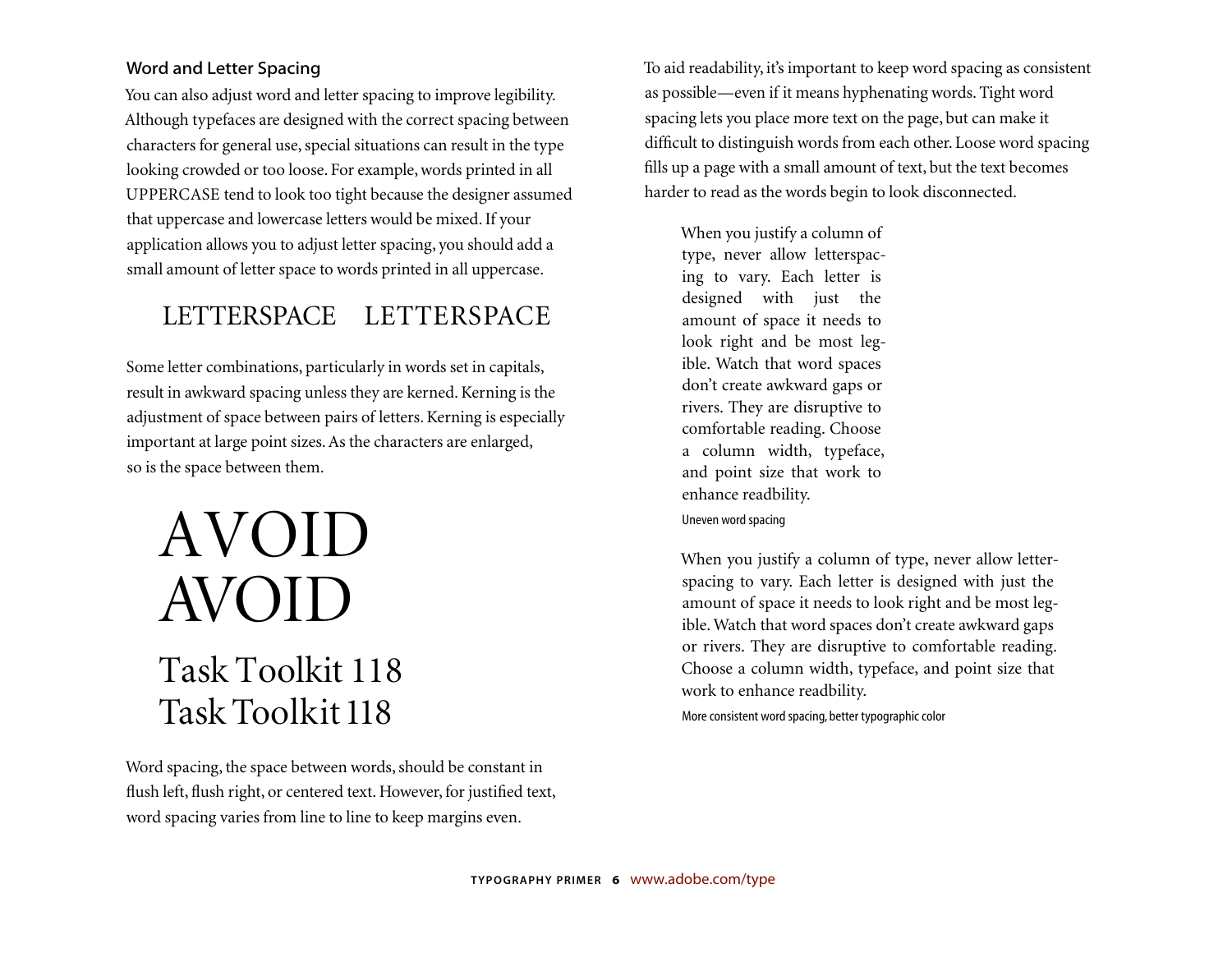### **Typographic Color**

Spacing concerns and the design of the typeface itself affect what is known as typographic color. This term may seem like a misnomer in an age when even word processors let you apply actual color (for example, red, blue, or green) to type as easily as changing the point size. Typographic color is really the grey value, or density, of a mass of type on the page. A page may have light or dark color, but you must keep the color consistent on the page to aid readability.

The tighter the letterspacing and word spacing, the darker the lines of type become. You can set condensed type tighter than regular or extended type. And as a rule, you can set display sizes tighter than body text because extended readability is not an issue.

Minion 11 / 14

**The tighter the letterspacing and word spacing, the darker the lines of type become. You can set condensed type tighter than regular or extended type. And as a rule, you can set display sizes tighter than body text because extended readability is not an issue.**

Myriad 12 / 14

### **Using the Right Character**

The difference between an amateur-looking document and a professionally produced one can be a matter of details. The following topics cover some of the most commonly overlooked or incorrectly handled details of typography.

### Italics, Boldface, and Uppercase

Unless you're indicating text that is hyperlinked, you should avoid underlining text. Underlining is left over from typewriters, which lacked italics. Sometimes underlining is necessary when no adequate italic is available. Use italics for emphasis or for proper convention, such as the titles of books, periodicals, and plays.

If you want something to jump out on the page, try using boldface—but remember, contrast attracts attention. The bestdesigned pages display a clear hierarchy of information. If you make everything bold, nothing will stand out. Also, avoid using a bold italic typeface in body text. Usually bold or italic will be sufficient.

Sometimes, by selecting the bold or italic style option, an application will try to automatically create a bold or italic version of a typeface if one is not installed on your computer. These computer-generated styles should be avoided. It is always preferable to use the true bold or italic version of a typeface.

Avoid using all uppercase letters to emphasize text. They aren't as readable as lowercase letters and interrupt the flow of the text. When your document calls for all capitals, use a small capital typeface, such as those included in many Adobe® typefaces.

What to do with CAPITALS in your text? SMALL CAPITALS are the best solution. If they aren't available, reduce the point size of the full-size CAPITALS slightly and letterspace so they aren't crashing into each other. Regular capitals

What to do with CAPITALS in your text? SMALL CAPITALS are the best solution. If they aren't available, reduce the point size of the full-size CAPITALS slightly and letterspace so they aren't crashing into each other. Small capitals

What to do with CAPITALS in your text? SMALL CAPITALS are the best solution. If they aren't available, reduce the point size of the full-size CAPITALS slightly and letterspace so they aren't crashing into each other. Reduced size capitals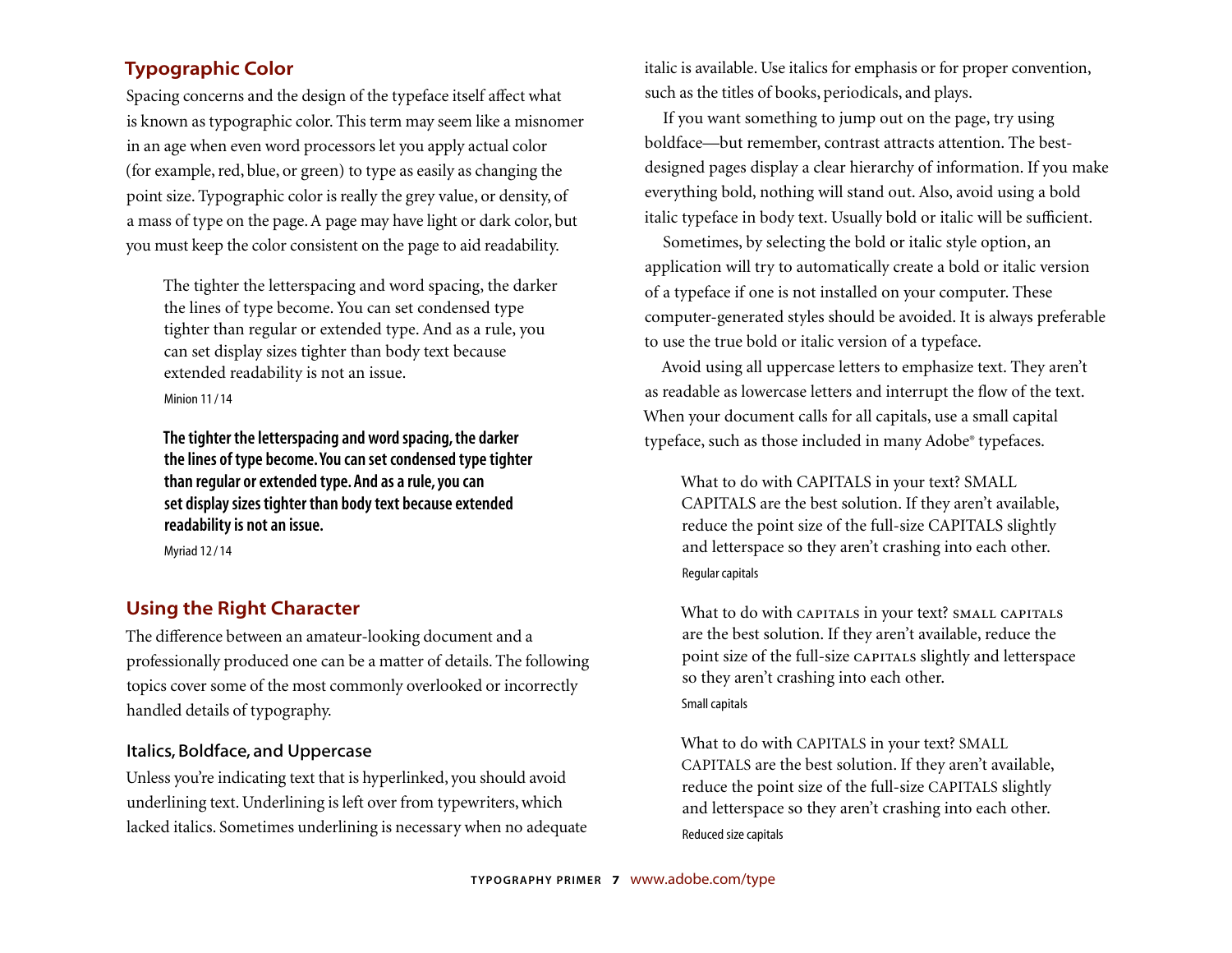### Optical Sizes

High-quality typefaces have always had different designs depending on the point size of the text to be set. In the days of metal type, each point size had its own unique design that was specifically tailored for its usage. For example, a typeface to be used at 6 point, such as in a photo caption, would be a bit thicker or denser than a typeface used for a headline set at 72 point. Several of Adobe's OpenType® fonts include four optical size variations: caption, regular, subhead, and display. Called Opticals, these variations have been optimized for use at specific point sizes. Although the exact intended sizes vary by family, the general size ranges include: caption  $(6-8 \text{ point})$ , regular (9-13 point), subhead (14-24 point), and display (25-72 point). Several of Adobe's Multiple Master fonts also include the ability to select an optical size.

# Warnock Pro Caption Warnock Pro Reg (text) Warnock Pro Subhead Warnock Pro Display

All fonts shown at 30 point

### Getting Your Quotes Right

The neutral quote marks,' and ", that are accessible from your keyboard are traditionally used to indicate units of measure. True, or directional, quotes, " and " " (sometimes called curly quotes), should be used whenever possible. Some applications automatically apply true quotes by changing the application's preferences.

 $4'6'' = 4$  feet, 6 inches  $4'6'' = 4$  minutes, 6 seconds

"Typography is not an independent Art: it is a means to an end, not an end in itself. It must always be subservient to the text which is its 'raison d'être'…" -HERBERT SPENCER

### Using the Experts

Adobe sells a number of expert-set typeface collections. These collections contain many of the less frequently used characters that add a professional look to your documents, including oldstyle figures, small capitals, ornaments, and ligatures. For example, you can use f-ligatures, which eliminate awkward character combinations. Compare the **fi**, **fl**, **ff**, **ffi**, and **ffl** ligature combinations in the second line with the individual characters in the first line.

### fi fl ff ffi ffl difficult sniffle fi fl ff ffi ffl difficult sniffl<sup>e</sup>

Adobe's OpenType Pro fonts typically combine these special expert-set characters and the base character set in a single font. With an application that supports OpenType features, such as Adobe InDesign™ substitution of these characters can be automated.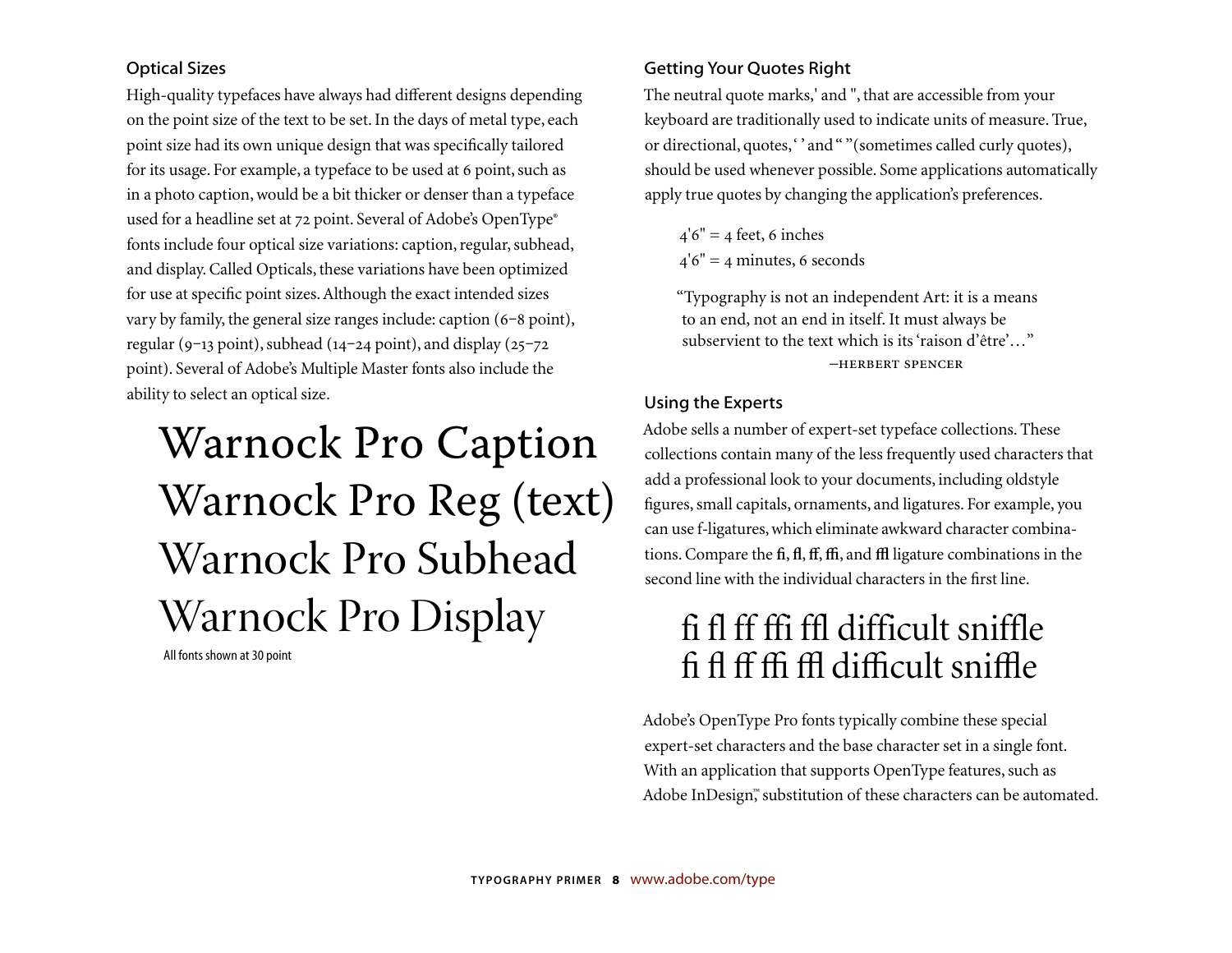#### Upper- and Lowercase Numbers

When you are setting numbers with lowercase text, it is best to use lowercase numbers. That's right! Numbers come in upper- and lowercase versions.

The lowercase versions are often called oldstyle figures, and they contain characters with ascenders and descenders. Uppercase numbers look fine in spreadsheets and in uppercase text, but look too large in body text.

### 1234567890

### 1234567890

These numbers, 123 and 456 or 789 and even o, set in lowercase work much better

Uppercase numerals

Lowercase numerals

with text.

These numbers, 123 and 456 or 789 and even 0, set in uppercase look too large in text.

### Small Capitals

Smaller versions of regular capital letters, called small capitals or small caps, are drawn to have the same typographic color as the lowercase characters in a typeface, and to be visually appealing when used alongside lowercase text.

Some applications allow you to apply a small-capitals style to your text. This usually means that the application reduces the point size of full caps to about the height of the lowercase. The resulting letters are usually too light, even if the application does something like expanding the type horizontally. Small capitals are useful for section headings or chapter titles, to accent important words or phrases in mid-sentence, or at the beginning of a paragraph for a lead-in. True small caps are one sign of a truly professional typesetting job.

Small Capitals vs FAKE SMALL CAPITALS

Many of Adobe's OpenType fonts contain small capitals, and applications that support the OpenType small caps feature, such as Adobe InDesign, can substitute these letterforms automatically.

### **Alignment**

The alignment of the text within text blocks contributes to the tone of your documents. When text is aligned to one margin and ragged on the other, it can create an informal feeling. Left aligned text is easier to read than right aligned text. Avoid right alignment unless it is appropriate as a design treatment. Justified text aligns on both the left and right hand sides and is used in newspapers, newsletters, and traditionally in book work. Justified text is sometimes considered more formal than ragged text. Not surprisingly, it optimizes the amount of copy you can fit on a page.

The alignment of text within text blocks contributes to the tone of your documents. When text is aligned to one margin and ragged on the other, it can create an informal feeling. Left aligned text is easier to read Left aligned

The alignment of text within text blocks contributes to the tone of your documents. When text is aligned to one margin and ragged on the other, it can create an informal feeling. Left aligned text is easier to read Right aligned

The alignment of text within text blocks contributes to the tone of your documents. When text is aligned to one margin and ragged on the other, it can create an informal feeling. Left aligned text is easier to read than right aligned text. **Justified**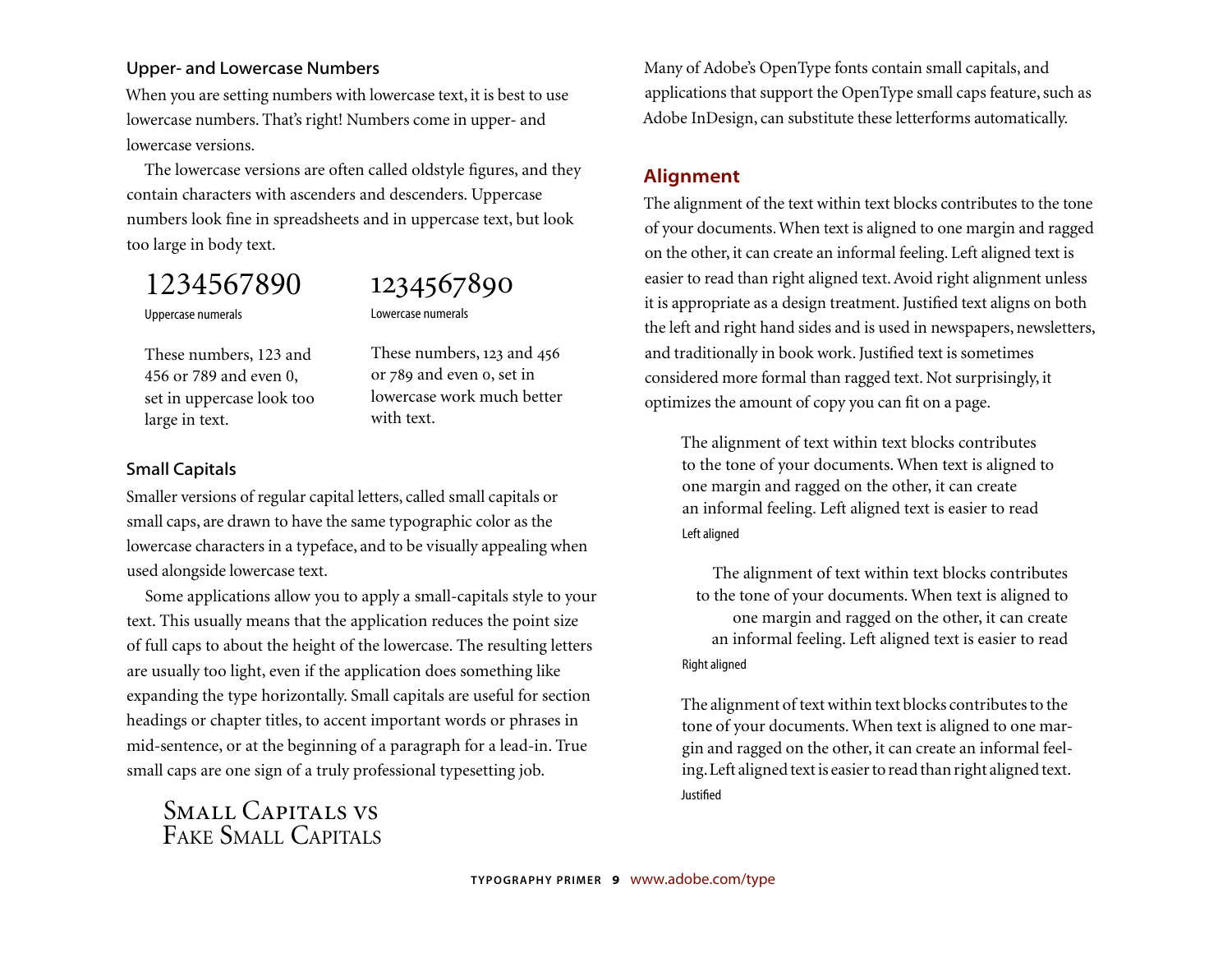### **Copyfitting**

Copyfitting is the process of deciding which typeface, point size, leading (line spacing), and line length are necessary to fit a certain amount of text into a given space. With careful planning, these choices need only be made once, at the beginning of a job.

It is important to understand how each of these choices affects readability. In general, text becomes less readable as the typeface becomes too condensed or too extended, point size becomes smaller, leading becomes tighter, or line length becomes longer.

In general, text becomes less readable as the typeface becomes too condensed or too extended, point size becomes smaller, leading becomes tighter (that is, when the line spacing is reduced), or line length becomes longer.

In general, text becomes less readable as the typeface becomes too condensed or too extended, point size becomes smaller, leading becomes tighter (that is, when the line spacing is reduced), or line length becomes longer.

In general, text becomes less readable as the typeface becomes too condensed or too extended, point size becomes smaller, leading becomes tighter (that is, when the line spacing is reduced), or line length becomes longer.

In general, text becomes less readable as the typeface becomes too condensed or too extended, point size becomes smaller, leading becomes tighter (that is, when the line spacing is reduced), or line length becomes longer.

If you find yourself forced to use 6-point Helvetica\* Compressed Ultra with 6-point leading, it is time to start editing!

### **Choosing and Using Typefaces**

With literally thousands of typefaces readily available it would be logical to ask "How do I go about choosing (and using) the best typeface—or combination of typefaces—for my publication?" Unfortunately, there's no simple and quick answer to this question the choice of what's best will vary with several factors, including the intended audience and their aesthetic values, the tone or attitude you 're trying to convey, the medium you're designing for, and the content of the publication.

The following guidelines give only a very brief overview of a complicated and subjective topic—entire books have been dedicated to it. But if you combine the following guidelines with your own aesthetic values and common sense you'll probably avoid making those formal wedding invitations look like a ransom note. Unless, of course, that's how you want them to look!

#### Choosing Text Fonts for Body Copy

Extended blocks of text, or body copy, are written (presumably) with the intention of being read. Choosing the wrong font can make a section of text dramatically harder to read. Generally, serif text fonts are dramatically easier to read than sans serif text fonts. Studies (see *Type and Layout* by Colin Wheildon, Strathmoor Press) have shown that more than five times as many readers will show good comprehension of a block of text when a serif text font is used instead of a sans serif text font.

Does this mean that all copy must look the same? Not at all. Within the category of serif text fonts there are many distinct options. The typeface Times differs dramatically from Kepler, Adobe Jensen, Ellington,® Chaparral, Bembo,® Utopia, or ITC Veljovic®—to name just a few!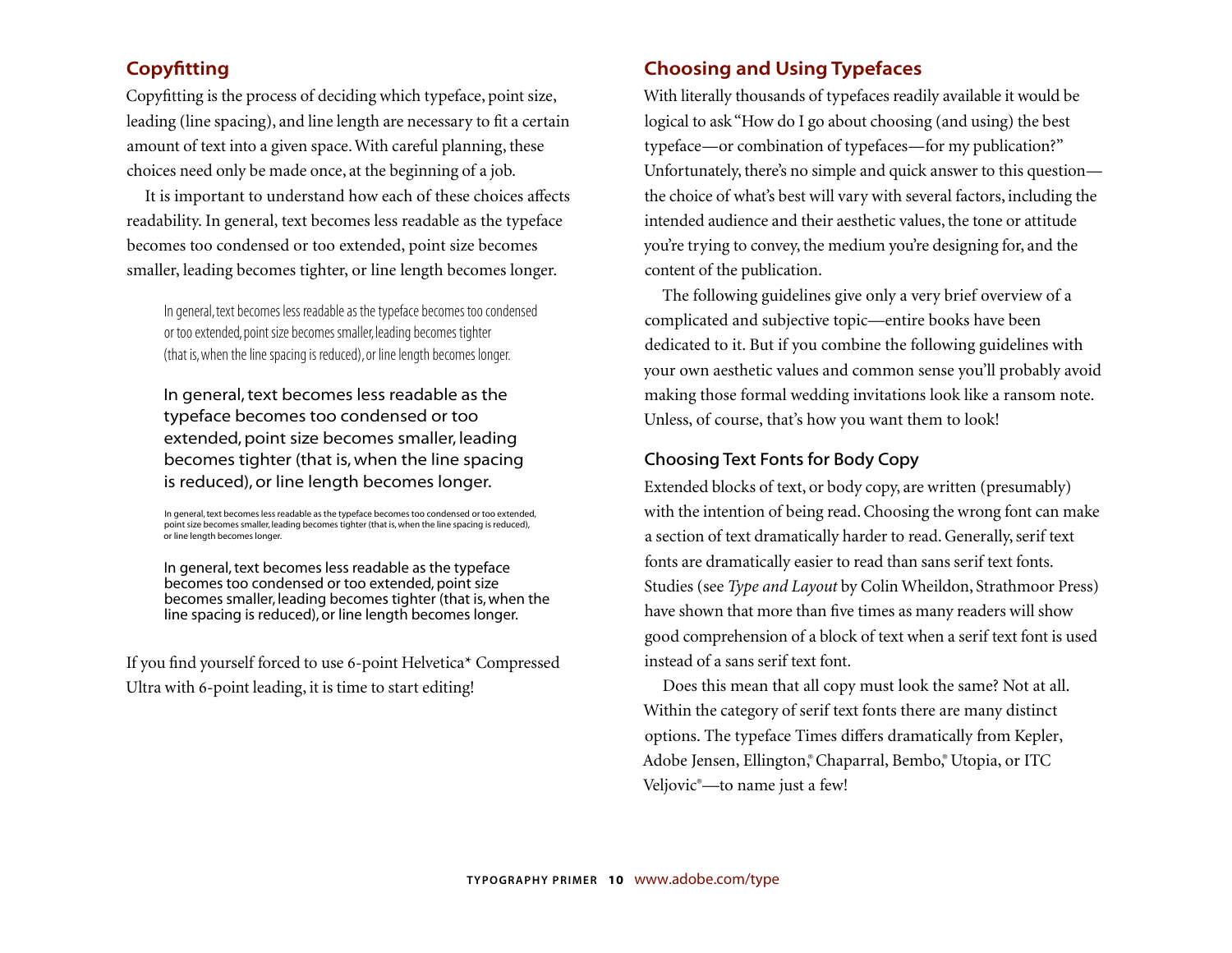### Times Kepler Adobe Jenson Ellington Chaparral Bembo Utopia ITC Veljovic

While some of the di fferences between serif text fonts seem almost insignificant when single words are isolated, each of these fonts has a distinct look and feel when applied to extended copy. Some look more (or less) modern, formal, or just better than others in a given situation. Having a wide variety of serif text faces to choose from means that you'll be able to most e ffectively convey the intended message of any publication or document.

### Choosing Fonts for Headlines

You have many more options in style and flavor when choosing fonts for headlines. Headlines are arguably the most important part of a publication —whether or not they're understood at a glance can determine if anything else is read (or looked at), regardless of how easy or hard it is to read the remaining information. Considerations beyond readability —such as the publication's style, content, or other design considerations —will also a ffect your choice of headline fonts.

### Serif versus Sans Serif

There is virtually no difference in the readability of headlines set in serif versus sans serif typefaces (see *Type and Layout* by Colin Wheildon, Strathmoor Press). Other typographic considerations, such as whether or not the headline is set only in capitals versus mixed (upper- and lowercase) will have a more dramatic impact than whether or not your typeface has serifs. Headlines that are set in capitals are signi ficantly harder to read than those of mixed case.

### **HEADLINES SET IN ALL CAPS ARE SIGNIFICANTLY HARDER TO READ THAN MIXED CASE**

### **Headlines Set in All Caps are Significantly Harder to Read than Mixed Case**

### Display and Decorative Typefaces

Many display and decorative typefaces are eye-catching and visually pleasing, but can be hard to read. Should they be used in headlines? If you consider readability alone —probably not. But many display and decorative typefaces are very e ffective at attracting attention which may be your main goal when you are designing for competitive spaces such as magazine layouts. You must balance readability with the attention-grabbing ability of a display or decorative typeface.

Having a wide variety of display and decorative typefaces to choose from will keep your creative options open and help ensure that you can convey the intended message of the publication.

*Calcite*™ *Pro* Blue Island ™

*Voluta*® *Script*

*Spring* ™ Shurikan Boy®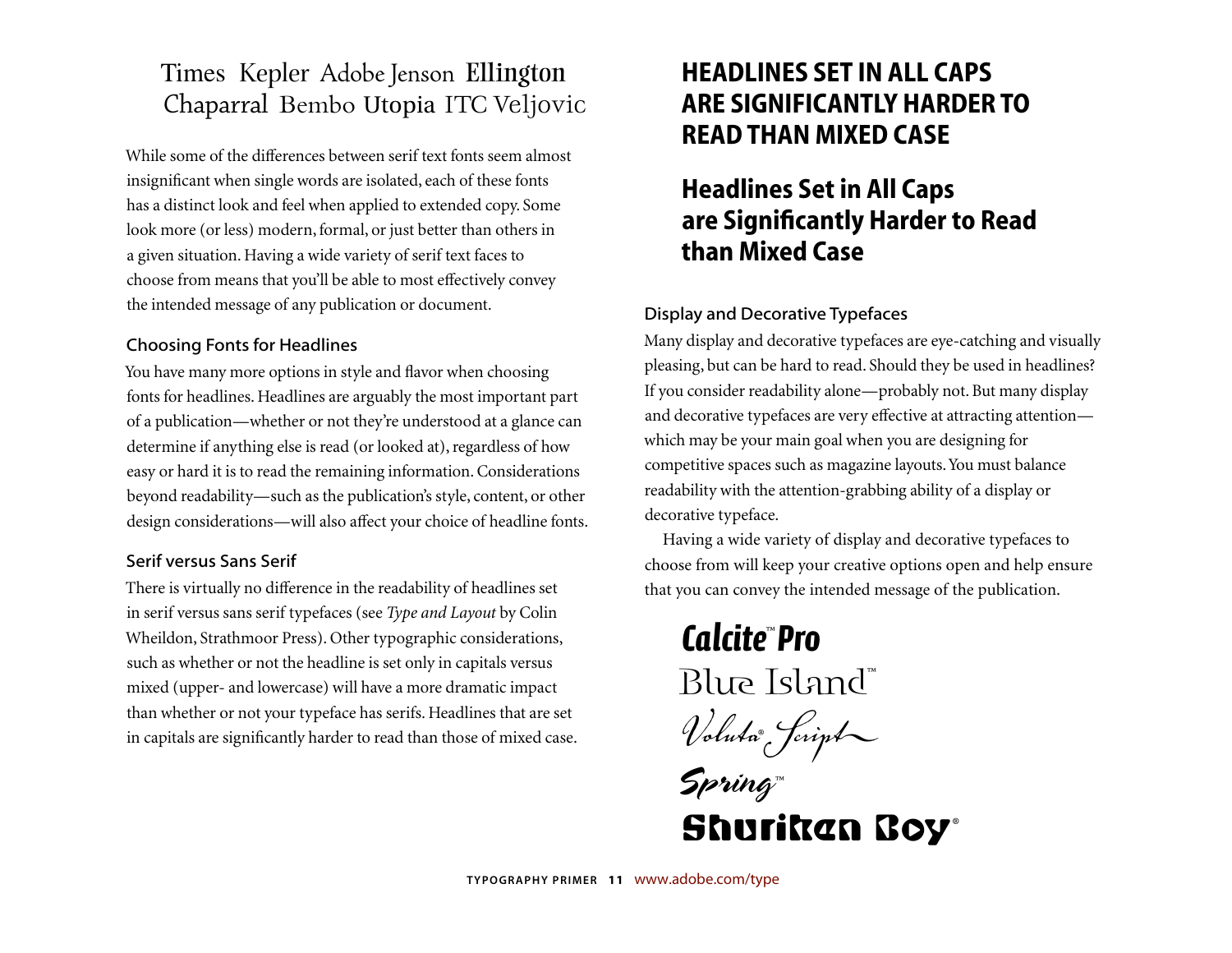### **Combining Typefaces in a Publication**

Almost all publications will contain headlines and body copy, or at least subordinate textual information. Commonly you'll need or want to use different typefaces for the various levels of information in the publication. This presents a new problem—how do you <sup>e</sup>ffectively combine typefaces within a publication?

There are several possible outcomes when you combine typefaces in a publication—they may complement one another, contrast with one another, or conflict with one another. The first two outcomes are usually good, the last one is usually bad. Here are a few guidelines to help you choose:

- Avoid using an excessive number of typefaces in a single publication. Some experts recommend using no more than two typefaces on a single page, while others set the number slightly higher. Judicious use of typeface variety helps the reader sort information and navigate through a document. Too many competing faces create chaos.
- Avoid using two or more similar fonts on a page. Selecting fonts that are not different enough can cause conflict. For example, it's usually a poor idea to use two script typefaces on a single page, or a script face and an italic, or two different slab serifs, or two different old faces, etc.
- Remember that fonts are part of the overall design of a publication and should be chosen to match (or contrast with) the design style of the publication. Readability is important, but so is design!

### **Additional Tips**

#### **Bullets**

A single, consistently used graphic element can add flavor to your document and highlight key points. Instead of the standard bullet, look through symbol faces for an ornament that matches your message. If your document is clean and simple and you have only a few bullet points, an ornament will add interest. Be careful not to clutter your document.

- **☆ Celestia™Antiqua** 
	- Chaparral
	- Kepler
- Adobe Caslon™
- Caravan Borders\*

### Hanging Indents

- When a bulleted or numbered list contains items that run to more than one line, it is common to hang the text from a bullet or number.
- . The hanging indent more clearly marks the item in the list.
- *A paragraph may also be hung* from the first line of text (often with a run-in head of small caps, bold, or italic) when no bullet or number is present.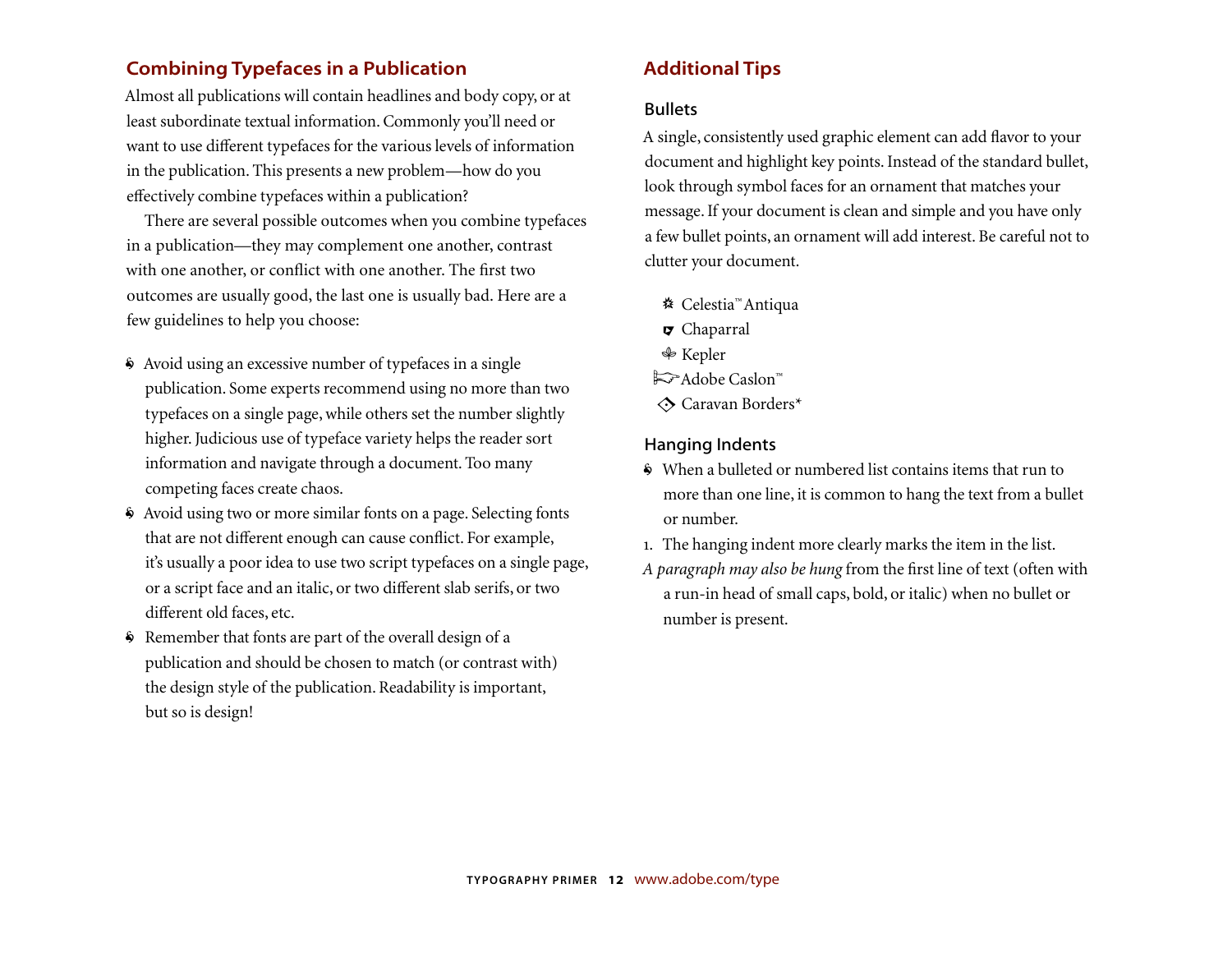### Reversed Text

For print publications, white text on a black background should be used sparingly, and never at small sizes. Similarly, for web projects and video titling jobs, white text on a black background is an effective way to grab attention, and works well when there is a minimum amount of text.

### **Reversed type**

**Avoid reversing small type or type with thin strokes or serifs**  that may fill in. You may want to letterspace bold, **condensed faces slightly.**

### Using Styles

Styles are paragraph descriptors that specify, for example, what font to use and how much to indent. If your design application supports styles, you can build a set to give all your documents a consistent look.

When styles are applied to your documents, you can easily change the entire look of a document just by changing the style definitions.

### Keeping It Simple

Good document design is mainly a combination of common sense and keeping things simple. Look at attractive examples of documents that are similar to what you're trying to create. The following list explains some basic rules.

- Long lines of text are hard to read. Generally, a line should have 55 to 60 characters, or 9 to 10 words. Try multiple columns or, if you are stuck with a long line length, increase the leading slightly to make it easier for the eye to move from line to line.
- White space on the page makes your document cleaner-looking and easier to read.
- Use indents and bullets to highlight important points. Use headings and subheadings to help your readers find the information they're interested in.
- Avoid using more than two type families on a page. Generally one serif and one sans serif make a nice mix. Using the sans serif for headlines and the serif for body text is a common and <sup>e</sup>ffective formula.
- Use italics or bold to highlight words and phrases, rather than using all uppercase. All uppercase is hard to read.
- Left justification can be easier to read and looks less formal than full justification. Pick the alignment option that matches the tone of your document.
- Graphs, pictures, and charts add interest to your documents and clarify your text. Horizontal and vertical lines can be used sparingly to break up blocks of text.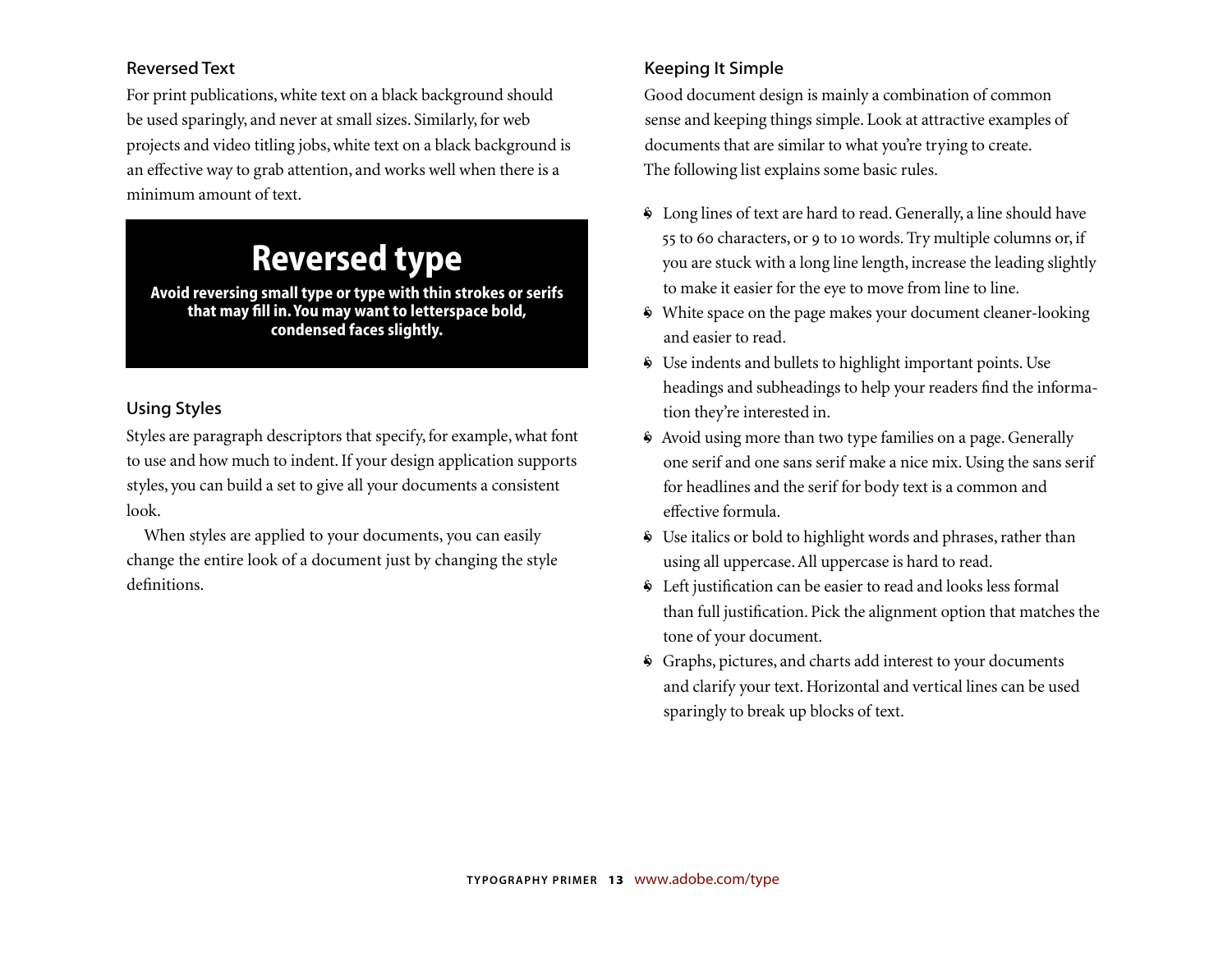### **Glossary of Typographic Terms**

This section provides a small glossary of terms frequently used in the type world.

- **alignment** The positioning of text within the text block or frame. Alignment can be flush left, flush right, justified, or centered. Flush left and flush right are sometimes referred to as left justified and right justified.
- **ascender** The part of lowercase letters (such as **k**, **b**, and **d**) that ascends above the x-height of the other lowercase letters in a font.
- **Adobe Type Manager® (ATM®)** ATM Light is a system software component for the Windows® and Mac OS platforms that automatically generates high-quality bitmapped character shapes on a computer monitor from PostScript® Type 1 or OpenType outline font data. ATM Light also allows you to print PostScript fonts on non-PostScript printers. ATM Deluxe is Adobe's personal font management application.
- **baseline** The imaginary line on which the majority of the characters in a typeface rest.
- **body text** The paragraphs in a document that make up the bulk of its content. Body text should be set in an appropriate and easy to read face, typically at 10 or 12 point size.
- **boldface** A typeface that has been enhanced by rendering it in darker, thicker strokes so that it will stand out on the page. Headlines that need emphasis should be boldface. Italics are preferable for emphasis in body text. Some publishing applications allow you to apply a computer-generated, or fake, bold style to a regular weight font. Using this technique is not recommended.
- **bullet** A dot or other special character placed at the left of items in a list to show that they are individual, but related, points.
- **cap height** The height from the baseline to the top of the uppercase letters in a font. This may or may not be the same as the height of ascenders. Cap height is used in some systems to measure the type size.
- **centered** Text placed at an equal distance from the left and right margins. Titles are often centered. It is generally not good to mix centered text with flush left or flush right text.
- **character, character code** A single letter, punctuation mark, number, space, or any other object or symbol in a typeface set. In the context of modern computer operating systems, it is often defined as a code with a meaning attached to it. For example, the decimal character code 97 represents the letter a. Also see *character encoding, keyboard layout, OpenType, Unicode.*

**character mapping** See *character encoding.* 

**character encoding** A table in a font or a computer operating system that maps character codes to glyphs in a font. Most operating systems are moving from a platform-specific single-byte encoding system that limited the number of possible glyphs in a font to 256 to a new two-byte international encoding standard called Unicode. Unicode allows for the inclusion of up to 65,000 glyphs in a single font. Adobe's OpenType fonts are based on Unicode. Also see *character, glyph, keyboard layout, Unicode.* 

**color** See *typographic color.* 

**condensed** A narrower version of a font, used to fit a maximum number of characters into a given space.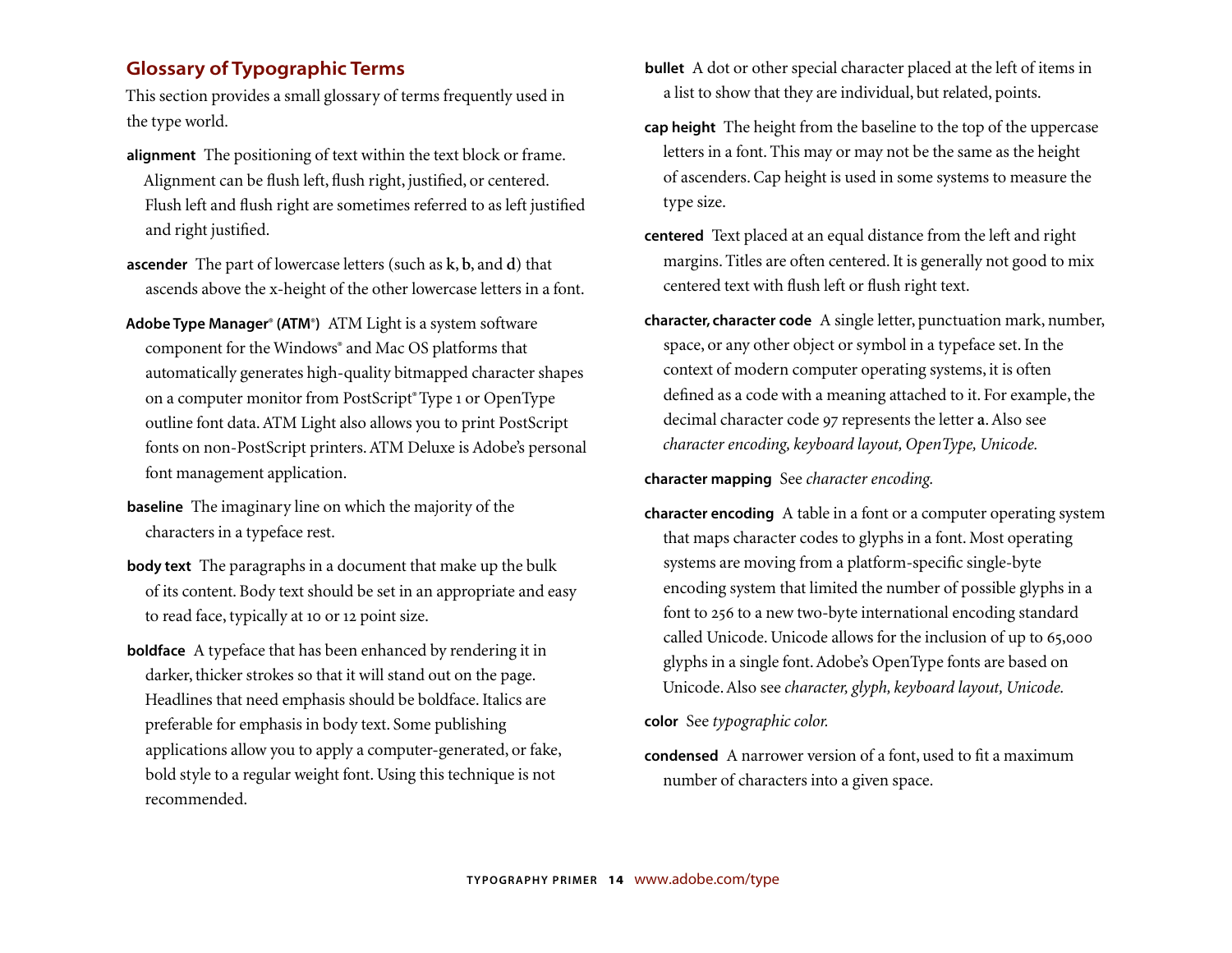- **contrast** A subjective feeling that graphic elements (such as fonts) are di fferent but work together well. This gives a feeling of variety without losing harmony. Within a particular font, contrast also refers to the di fferences of stroke thicknesses that make up the characters. For example, Myriad has low contrast and Bodoni has high contrast.
- **copyfi tting** The process of adjusting the size and spacing of type to make it fit within a de fined area of the page.
- **decorative font** An appearance-based or usage-based category of fonts*.* Decorative fonts are often ornate and attention-grabbing. In her book *The Non-Designer's Design Book,* Robin Williams has provided a useful working de finition of a decorative font:
	- "...if the thought of reading an entire book in that font makes you wanna throw up, you can probably put it in the decorative pot."
- **descender** The part of lowercase letters (such as **y**, **p**, and **q**) that descends below the baseline of the other lowercase letters in a font. In some typefaces, the uppercase **J** and **Q** also descend below the baseline.
- **dingbats** Symbol characters such as decorations, arrows, and bullets.
- **display fonts** Another category of fonts with characteristics similar to decorative fonts. In some typeface families*,* a font is categorized as a display font when it has been speci fically designed for larger sizes (usually over 24 points) with thinner strokes, more delicate serifs, etc.
- **dpi** An abbreviation for dots per inch. Refers to the resolution at which a device, such as a monitor or printer, can display text and graphics. Monitors are usually 72 to 120 dpi or less, and laser

printers are usually 600 dpi or higher. An image printed on a laser printer looks sharper than the same image on a monitor.

- **drop cap** A design treatment in which the first capital letter of a paragraph is set in a larger point size and aligned with the top of the first line. This method is used to indicate the start of a new section of text, such as a chapter. Also see *raised cap.*
- **ellipsis** A punctuation character consisting of three dots, or periods, in a row. It indicates that a word or phrase has been omitted.
- **em, em space, em quad** Common units of measurement in typography. An em is traditionally defined as the width of the uppercase **<sup>M</sup>**in the current face and point size. It is more properly defined as simply the current point size. For example, in 12 point type, one em is a distance of 12 points.
- em dash A dash the length of an em, used to indicate a break in a sentence: *His friend —also an editor —thought the same thing.*
- **en, en space, en quad** Common units of measurement in typography. An en is traditionally de fined as the width of the uppercase **N** in the current face and the current point size. It is more properly de fined as half the width of an em.
- **en dash** A dash the length of an en, used to indicate a range of values: *1960–1990.*

**encoding** See *character encoding.*

**expert set, expert collection** A font that has a more re fined, or expanded, set of typographic characters than regular fonts. Expert sets may contain oldstyle figures, ligatures, small capitals, embellishments, fractions, or other unique characters. Also see *OpenType.*

**face** See *typeface.*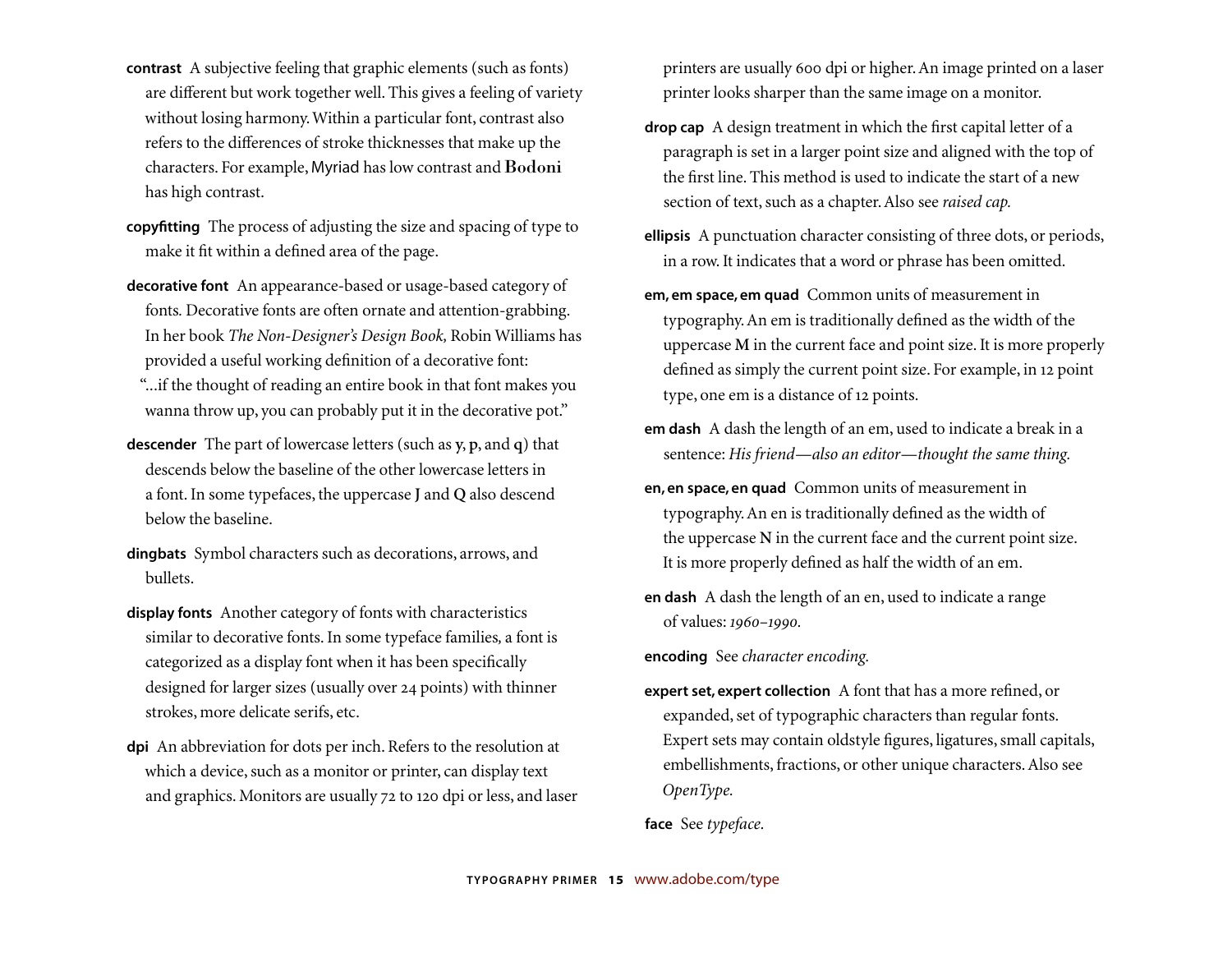- **family** A collection of typefaces that were designed and intended to be used together. For example, the Utopia family consists of roman and italic styles, as well as regular, semibold, and bold weights. Each of the style and weight combinations is referred to as a font or typeface.
- **flush left** Text that is aligned on the left margin is said to be set flush left or flush left, ragged right. The term ragged right is sometimes used alone to mean the same thing.
- flush right Text that is aligned on the right margin is said to be set flush right or flush right, ragged left. The term ragged left is sometimes used alone to mean the same thing.
- **font** One weight, width, and style of a typeface: Optima\* Bold and Helvetica Light Condensed are examples of fonts. Before digital type, a font usually referred to a speci fi c point size of a particular style of a typeface. For example, 48-point Helvetica Bold would have been considered a font. Today, the terms font, typeface, and family are often used interchangeably, though family usually refers to the general type design, such as Helvetica, and font and typeface usually refer to the speci fi c weight, width, or style of a type design, such as Helvetica Bold.

#### **font family** See *family*.

- **glyph** In the context of modern computer operating systems, glyph is often de fined as a shape in a font that is used to represent a character code on screen or paper. The most common example of a glyph is a letter in a speci fi c font, but the symbols and shapes in a font like ITC Zapf Dingbats® are also glyphs. Also see *character, character encoding, keyboard layout.*
- **hanging indent** A document style in which the first line of a paragraph is aligned with the left margin, and the remaining lines

are all indented an equal amount. This is an effective way to display lists of information.

- **headline** The short lines of emphasized text that introduce detail information in the body text that follows. Also the category of typefaces that are designed to work best in headline text.
- **headline font** A font that has been designed to look good at large point sizes for use in headlines. Headline fonts generally do not contain a complete set of characters since they do not require a full set of special symbols and punctuation.
- **hints** The mathematical instructions added to digital fonts to make them sharp at all sizes and on display devices of di fferent resolutions.
- **italic** A slanting or script-like version of a face. The upright faces are often referred to as roman. Some publishing applications allow you to apply a computer-generated, or fake, italicized style to a roman font. Using this technique is not recommended. Also see *oblique.*
- **justified** A block of text that has been spaced so that the text aligns on both the left and right margins. Justi fied text has a more formal appearance, but may be harder to read if not properly set.
- **kerning** The adjustment of horizontal space between individual characters in a line of text. Without kerning adjustments, many letter combinations can look awkward. The objective of kerning is to create visually equal spaces between all letters so that the eye can move smoothly along the text. Some combinations of characters naturally have excessive space between them (such as Ta or Vo) and must be manually adjusted by the designer or typographer. These adjusted combinations are called kerned pairs. Kerning may be applied automatically by desktop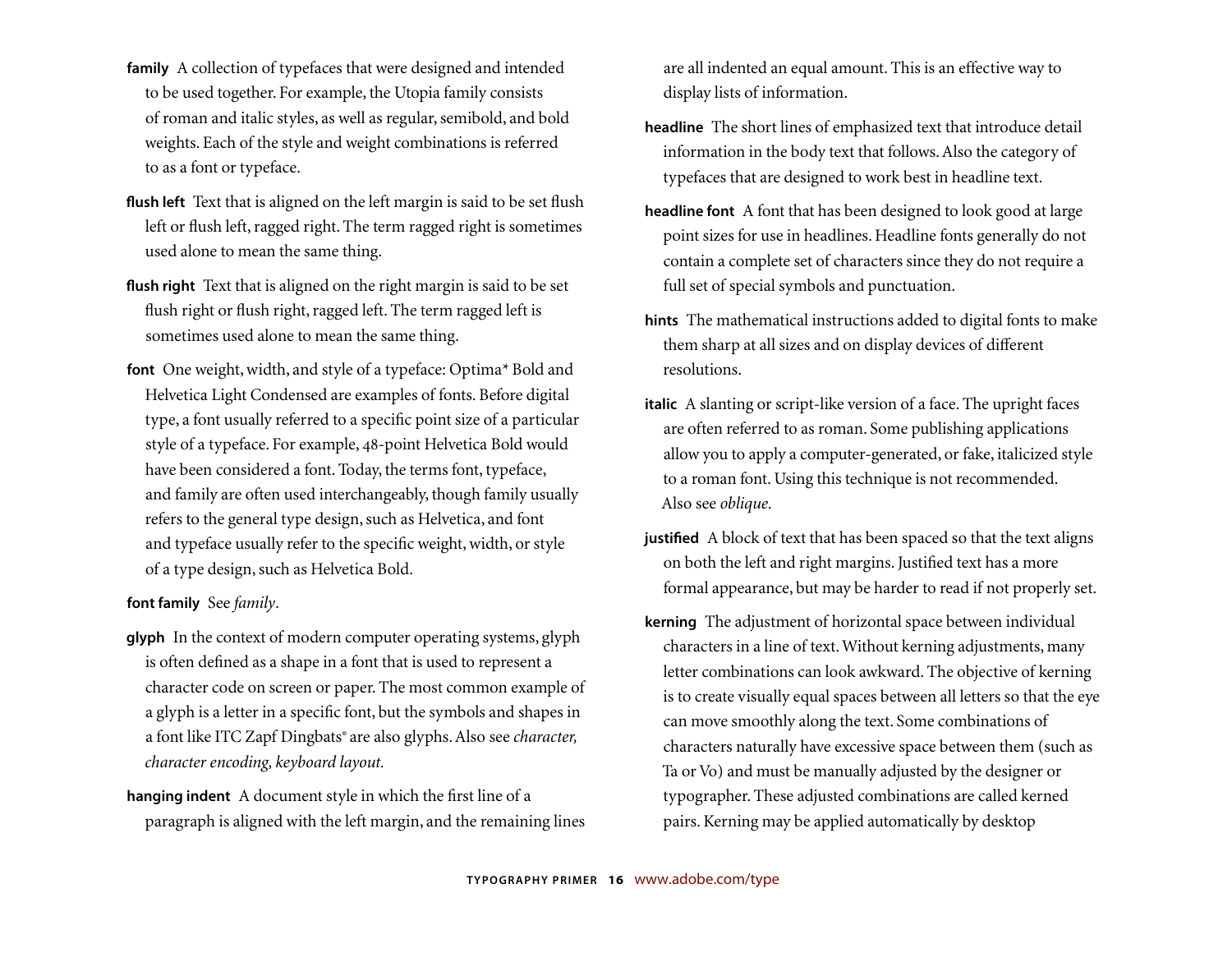publishing programs based on tables of values built into the font. Some programs also allow manual kerning to make fine adjustments. Adjustments in kerning are especially important in large display and headline text lines. Also see *letterspacing*.

- **keyboard layout, keyboard mapping** A keyboard layout or mapping is a table used by a computer operating system to govern which character code is generated when a key or key combination is pressed. Sometimes known as a character mapping. Also see *character, character encoding, glyph.*
- **leading** (pronounced ledding) The amount of space added between lines of text to make the document legible. The term originally referred to the thin lead spacers that printers used to physically increase space between lines of metal type. Most applications automatically apply standard leading based on the point size of the font. Closer leading fits more text on the page, but decreases legibility. Looser leading spreads text out to fill a page and makes the document easier to read. Leading can also be negative, in which case the lines of text are so close that they overlap or touch.
- **letterspacing** Adjusting the average distance between letters in a block of text to fit more or less text into the given space or to improve legibility. Kerning allows adjustments between individual letters, letterspacing is applied to a block of text as a whole. Letterspacing is sometimes referred to as tracking or track kerning. Letter spacing is often adjusted to open up the look of a typeface or to add drama to a headline by stretching it across a page. Also see *kerning, tracking*.
- **ligature** Two or more letters combined into a single letterform. In some typefaces, character combinations such as **fi** and **fl** overlap, resulting in an unsightly shape. The **fi** and **fl** ligatures were

designed to improve the appearance of these characters. Letter combinations such as **ff**, **ffi**, and **ffl** are available in Adobe's expert set fonts and in most OpenType Pro fonts. OpenType fonts may also have other ligatures designed to improve appearance of other letter combinations (such as  $\text{Th}$ ) or for artistic effect.

- **multiple master** A class of PostScript font developed by Adobe that allows you to modify and create new fonts based on a particular style. For instance, you could create fonts that are bolder or expanded while still maintaining the correct proportions, stroke width changes, and other subtle design characteristics of the original typeface. Also see *PostScript, PostScript Type* .
- **oblique** A slanting version of a face. Oblique is similar to italic, but without the script quality of a true italic. The upright faces are usually referred to as roman. Also see *italic*.
- **OpenType** A cross-platform font file format developed by Adobe and Microsoft. OpenType is an extension to the TrueType file format that can now support PostScript font data and new typographic features. Based on Unicode, OpenType fonts may include an expanded character set and layout features to provide richer linguistic support and advanced typographic control. Feature-rich Adobe OpenType fonts are distinguished by the word Pro, which is part of the font name and appears in application font menus. OpenType fonts can be installed and used alongside PostScript Type and TrueType fonts. Also see *Unicode, TrueType, PostScript Type .*
- **optical size** A specific typeface design that is tailored for the point size it is to be used at. Several of Adobe's OpenType fonts include four optical size variations—caption, regular, subhead, and display—that have been optimized for use at specific point sizes. Although the exact intended sizes vary by family, the general size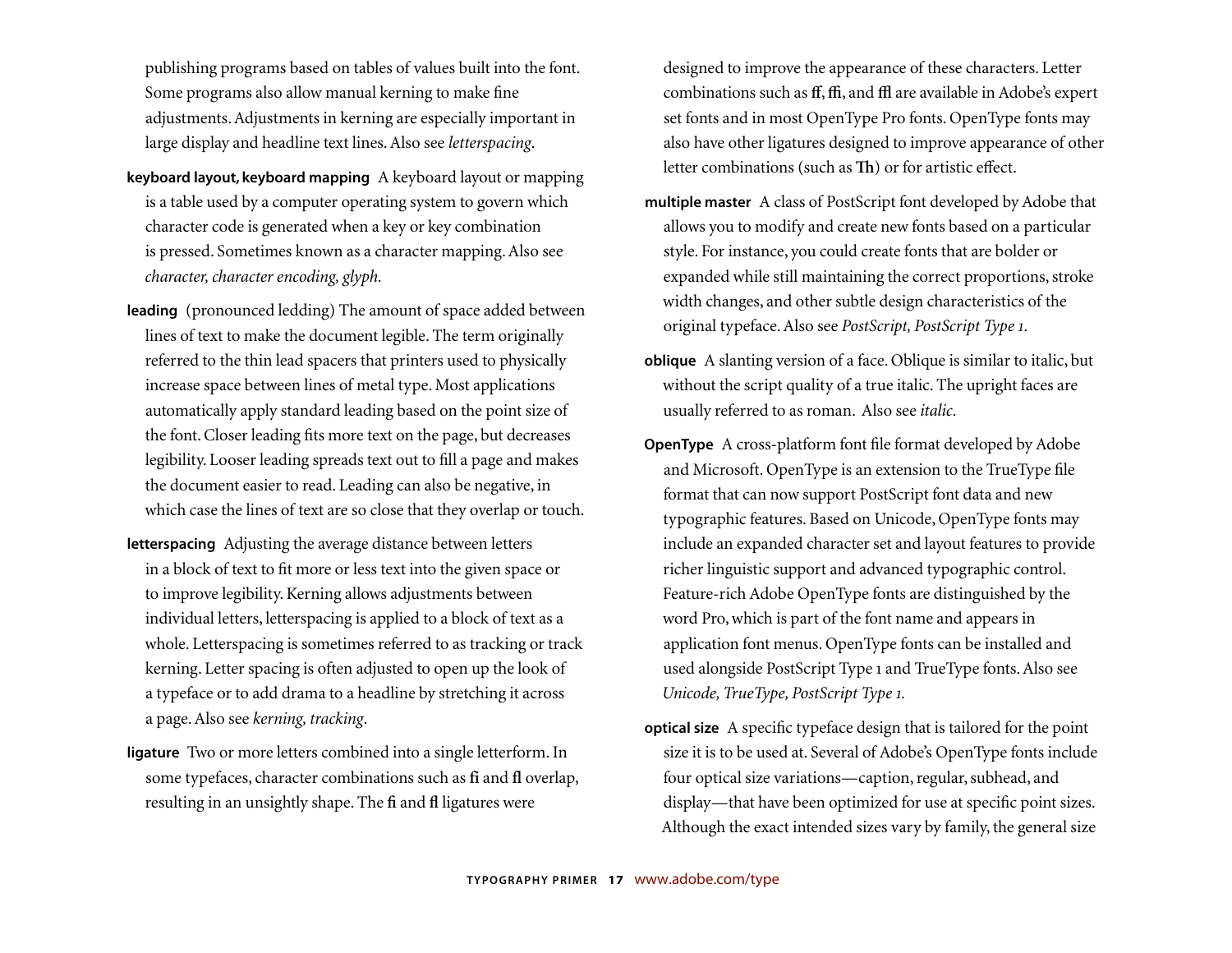ranges include: caption (6-8 point), regular (9-13 point), subhead  $(14-24 \text{ point})$ , and display  $(25-72 \text{ point})$ . Several of Adobe's Multiple Master fonts also include the ability to select an optical size.

- **PFB file** The portion of a Windows PostScript Type 1 font that contains the font's outline information.
- **PFM file** The portion of a Windows PostScript Type 1 font that contains the font's metrics information.
- **paragraph rules** Graphic lines associated with a paragraph that separate blocks of text. Rules are commonly used to separate columns and isolate graphics on a page. Some programs allow paragraph styles to be created that include paragraph rules above and/or below the paragraph.
- **pica** A unit of measure in typography. A pica is equal to 12 points. The traditional British and American pica is 0.166 inches. In PostScript printers, a pica is exactly  $\frac{1}{6}$  of an inch.
- **picture font** A font that displays pictures or symbols instead of letters or characters. Picture fonts are useful for making logos, borders or interesting bullets. Like clip art, they can also be used as graphic raw material in some graphics software packages, such as Adobe Photoshop® or Adobe Illustrator.® Also known as pi fonts, symbol fonts, and dingbats.
- **point** A unit of measure in typography. There are approximately 72 points to the inch. A pica is 12 points.
- **point size** The most common method of measuring type. The distance from the top of the highest ascender to the bottom of the lowest descender in points. In Europe, type is sometimes measured by the cap height in millimeters.
- **PostScript** Adobe's mathematically-based page description language that communicates with your output device and conveys information regarding how to create complex letter shapes and graphics. Developed by Adobe in 1985.
- **PostScript Type 1** A font format designed to conform to the PostScript page description language. On Windows, PostScript Type 1 fonts consist of a PFB file that contains the font's outline information and a PFM file that contains the font's metrics. On the Mac OS platform, PostScript fonts are composed of screen fonts (or bitmapped fonts) and printer fonts (or outline fonts). PostScript fonts require a PostScript printer to render accurately or they can be printed to a non-PostScript output device using Adobe Type Manager. Also see *PostScript font, Multiple Master.*
- **printer font** One of the two components of a PostScript font for the Mac OS. The printer font contains mathematically-defined outlines for all characters (or glyphs) in that font, and is downloaded to the printer when that font is used in a document. Also known as an outline font.
- **proportional figures** Numerals that have different widths depending on their shape. When setting body text, it is preferrable to use proportional figures. Also see *tabular figures*.
- **raised cap** A design treatment in which the first capital letter of a paragraph is set in a large point size and aligned with the baseline of the first line of text. Also see *drop cap*.
- **reverse** The technique of printing or displaying white or lightcolored text on a black or dark background for emphasis. This technique greatly reduces legibility, especially with small type.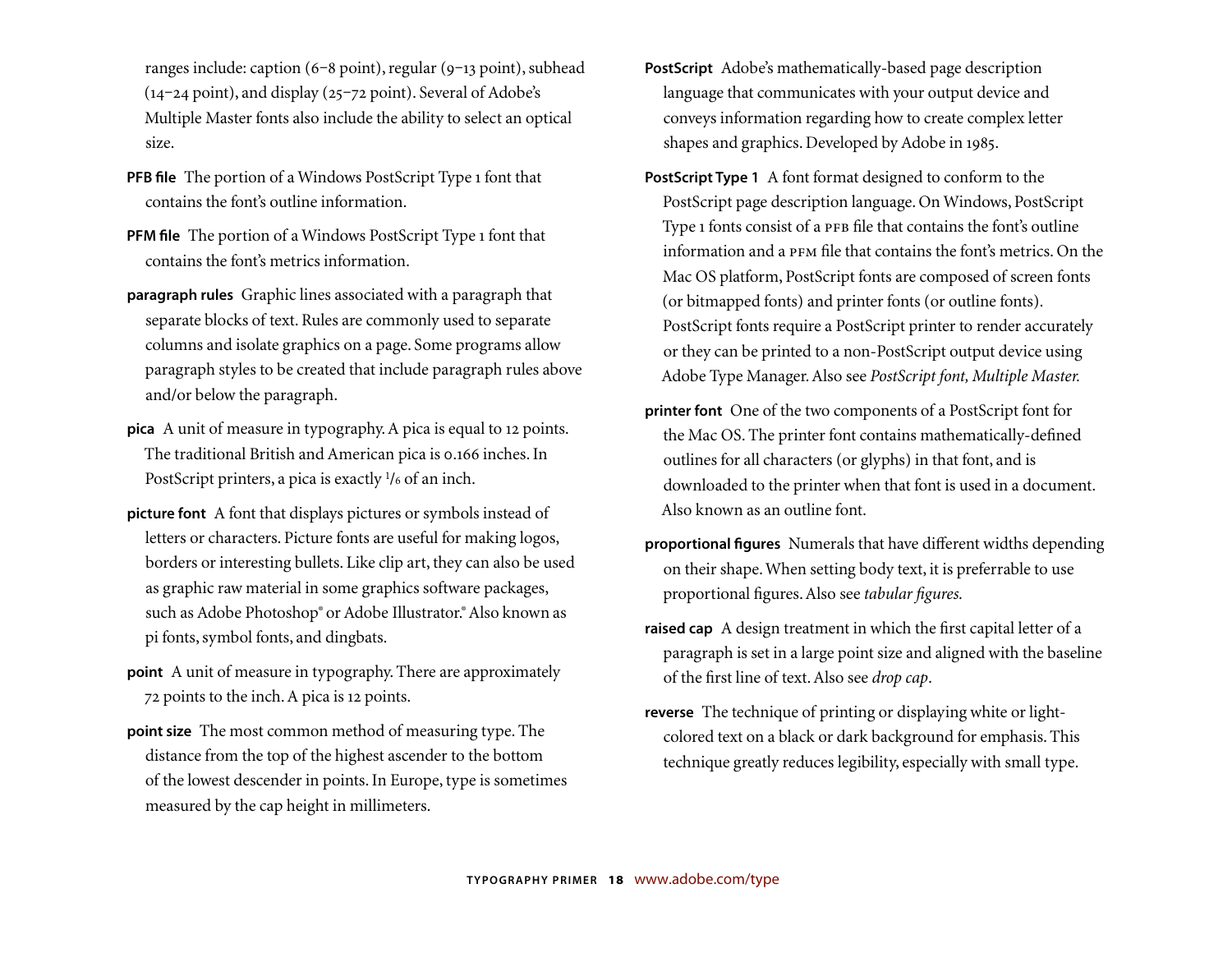- **rivers** Word spaces that align vertically from line to line in poorly justified text creating a distracting river of white space in a block of copy.
- **roman** Commonly refers to the upright version of a face within a font family, as compared to the italic version.
- **rule** A solid or dashed graphic line in documents used to separate the elements of a page. Rules and other graphic devices should be used sparingly, and only for clarifying the function of other elements on the page.

**sans serif** A typeface that does not have serifs.

- **screen font** One of two components for a PostScript font on the Mac OS platform. These are created by sending electronic information to pixels (dots) on the computer screen thus allowing you to view the font on-screen. Also known as a bitmapped font.
- **script font** Fonts that appear to have been hand lettered with a calligraphy pen or brush, or sometimes with a pencil or technical pen.
- **serif** A small decorative stroke at the end of a letter's main strokes. Serifs improve readability by leading the eye along the line of type.
- **style** One of the variations in appearance, such as italic and bold, that make up the faces in a type family.
- **symbol font** A category of type in which the characters are special symbols rather than alphanumeric characters.
- **tabular figures** Numerals that all have the same width. This makes it easier to set tabular matter. Most fonts have tabular figures. Also see *proportional* figures.
- **text font** Text fonts are used for body copy and are most commonly serif fonts. In large families of typefaces these are often denoted with the suffixes regular or book (for example, Utopia Regular or ITC Veljovic Book).
- **tracking** Adjusting the average distance between letters in a block of text. Generally, large type requires proportionally less space between letters to appear subjectively right visually while small type requires more letter spacing to appear right. Also see *letterspacing*.

**TrueType** An outline font technology developed by Apple Computer.

**Type 1** See *PostScript Type .*

**type family** See *family.*

- **typeface** The letters, numbers, and symbols that make up a design of type. A typeface is often part of a type family of coordinated designs. The individual typefaces are named after the family and are also specified with a designation, such as italic, bold, or condensed. For example, the italic style of the Times family is referred to as a typeface or font.
- **typographic color** The apparent blackness of a block of text. Color is a function of the relative thickness of the strokes that make up the characters in a font, as well as the width, point size, and leading used for setting the text block.
- **Unicode** An international double-byte character encoding standard that encompasses virtually all of the world's languages. Supported by many of the leading hardware and software manufacturers, Unicode assigns a unique value to each of the characters (or glyphs) in all of the world's languages.